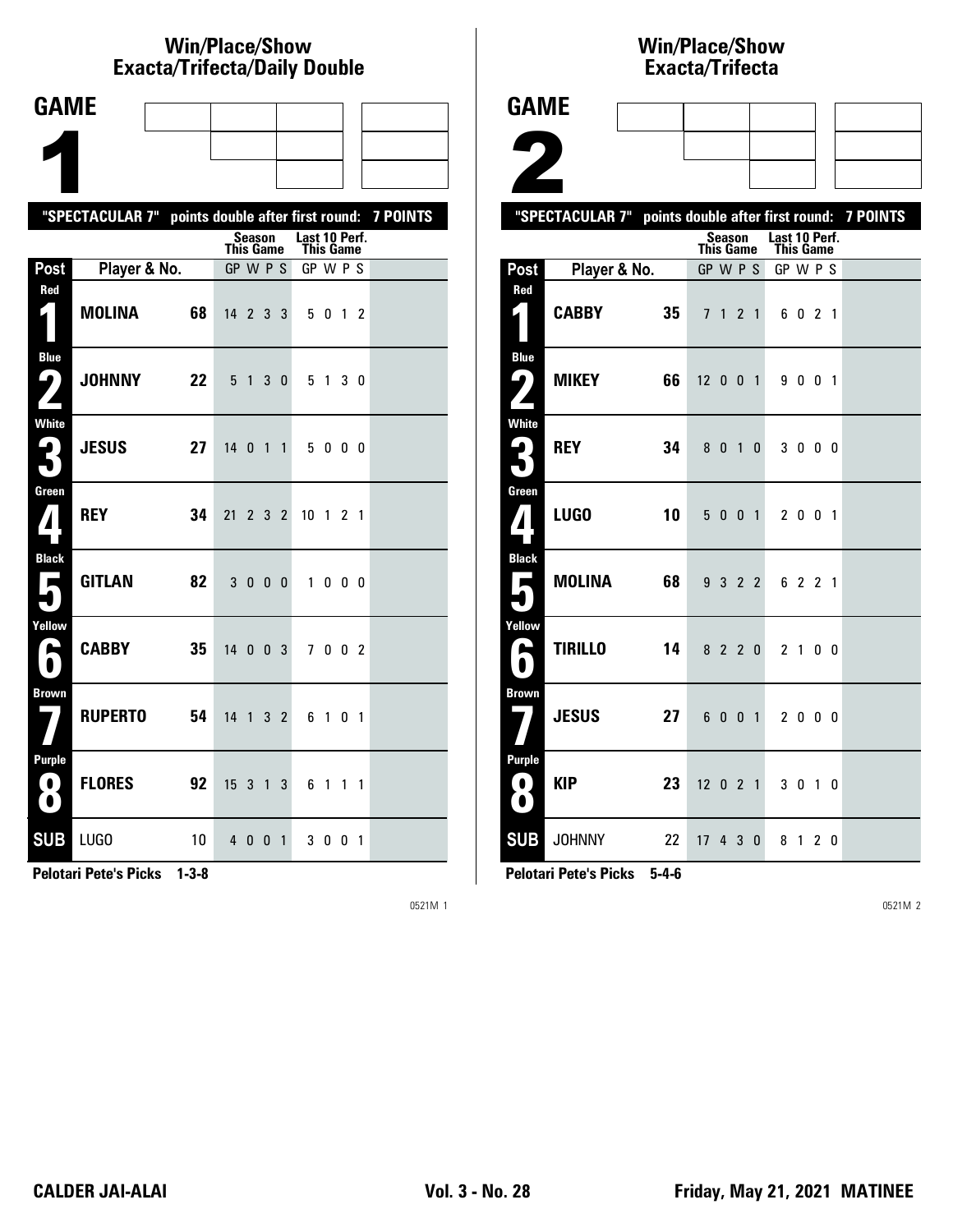### **Win/Place/Show Exacta/Tri fecta**

| <b>GAME</b> |  |  |  |
|-------------|--|--|--|
|             |  |  |  |
|             |  |  |  |
|             |  |  |  |

|                            | "SPECTACULAR 7"<br>7 POINTS<br>points double after first round: |          |                  |                   |                                |                |                                   |                |              |              |                          |              |              |                          |
|----------------------------|-----------------------------------------------------------------|----------|------------------|-------------------|--------------------------------|----------------|-----------------------------------|----------------|--------------|--------------|--------------------------|--------------|--------------|--------------------------|
|                            |                                                                 |          | <b>This Game</b> | <b>Season</b>     |                                |                | Last 10 Perf.<br><b>This Game</b> |                |              |              | <b>All Games</b>         | <b>Team</b>  |              |                          |
| Post                       | Player & No.                                                    |          | GP W P S         |                   |                                |                | GP W P S                          |                |              |              | GP W P S                 |              |              |                          |
| Red                        | <b>JESUS</b>                                                    | 27       | 15               | 0                 | 1                              | 4              | 5                                 | 0              | 0            | $\mathbf{1}$ | $\overline{2}$           | 0            | 0            | - 0                      |
|                            | <b>RUPERTO</b>                                                  | 54       | 16               | 0                 | 0                              | 1              | 8                                 | 0              | 0            | 1            |                          |              |              |                          |
| <b>Blue</b><br>9           | <b>MIKEY</b>                                                    | 66       | 8                | 0                 | 0                              | 1              | 6                                 | 0              | 0            | 0            | 4                        | 0            | 0            | - 0                      |
|                            | <b>JOHNNY</b>                                                   | 22       | 22               | $\overline{2}$    | 5                              | $\overline{2}$ | 10                                | 1              | 4            | 0            |                          |              |              |                          |
| <b>White</b>               | <b>GITLAN</b>                                                   | 82       | 12               | 1                 | $\mathbf{1}$                   | 1              | $\overline{1}$                    | 1              | 1            | 0            | 5                        | 0            | 1            | $\overline{\phantom{a}}$ |
|                            | <b>CRIZZ</b>                                                    | 20       | 11               | 3                 | $\overline{2}$                 | 4              | 6                                 | 0              | 2            | 2            |                          |              |              |                          |
| Green                      | <b>FLORES</b>                                                   | 92       | 22               | 4                 | $\overline{\phantom{a}}$       | 1              | 10                                | 3              | $\mathbf{1}$ | 0            | 9                        | 4            | 1            | $\Omega$                 |
| $\blacktriangle$           | <b>MOLINA</b>                                                   | 68       | 22               | 6                 | 3                              | 2              | 10                                | 4              | 0            | 1            |                          |              |              |                          |
| <b>Black</b><br>Е          | <b>KIP</b>                                                      | 23       | 19               | 4                 | 1                              | 1              | 8                                 | $\overline{2}$ | 0            | 1            | $\overline{1}$           | $\mathbf{1}$ | 0            | $\overline{2}$           |
|                            | <b>CARLOS</b>                                                   | 46       | $\overline{1}$   | 0                 | 0                              | 1              | $\overline{c}$                    | 0              | 0            | 0            |                          |              |              |                          |
| Yellow<br>ß,               | <b>REY</b>                                                      | 34       | 21               | 3                 | $\overline{2}$                 | 4              | 10                                | 0              | 2            | 4            | 6                        | 0            | 3            | $\mathbf{0}$             |
| $\bullet$                  | <b>LARREA</b>                                                   | 30       | 12               | 1                 | $\overline{2}$                 | $\overline{2}$ | 7                                 | 1              | 2            | 0            |                          |              |              |                          |
| Brown                      | <b>BECKY</b>                                                    | 99       | 5                | 0                 | $\mathbf{0}$                   | 1              | 3                                 | 0              | 0            | 1            | $\overline{\phantom{a}}$ | $\mathbf{0}$ | $\mathbf{0}$ | 0                        |
|                            | <b>GALLO</b>                                                    | 59       | 21               | $\overline{2}$    | 3                              | 1              | 10                                | $\overline{2}$ | 1            | 0            |                          |              |              |                          |
| <b>Purple</b><br>$\bullet$ | <b>CABBY</b>                                                    | 35       | 16               | $\overline{2}$    | 1                              | $\overline{2}$ | 9                                 | 0              | 1            | 1            | 4                        | 1            | 0            | - 0                      |
| $\bullet$                  | <b>TIRILLO</b>                                                  | 14       | 21               | 3                 | 0                              | 4              | 9                                 | 1              | 0            | 3            |                          |              |              |                          |
| <b>SUBS</b>                | LUGO<br>URTARAN                                                 | 10<br>89 | 8<br>2           | 0<br>$\mathbf{0}$ | $\overline{2}$<br>$\mathbf{0}$ | 0<br>1         | 4<br>2                            | 0<br>0         | 1<br>0       | 0<br>1       |                          |              |              |                          |
|                            |                                                                 |          |                  |                   |                                |                |                                   |                |              |              |                          |              |              |                          |

**Pelotari Pete's Picks 3-4-2**

0521M 3

#### **Win/Place/Show Exacta/Tri fecta/Super fecta**



|                  | "SPECTACULAR 9"              |          |                  | points double after first round: |                               |                     |                                   |                |        |                | 9 POINTS                 |                          |              |                |
|------------------|------------------------------|----------|------------------|----------------------------------|-------------------------------|---------------------|-----------------------------------|----------------|--------|----------------|--------------------------|--------------------------|--------------|----------------|
|                  |                              |          | <b>This Game</b> |                                  | Season                        |                     | Last 10 Perf.<br><b>This Game</b> |                |        |                |                          | Team<br><b>All Games</b> |              |                |
| Post             | Player & No.                 |          | GP W P S         |                                  |                               |                     | GP W P S                          |                |        |                | GP W P S                 |                          |              |                |
| Red              | <b>FLORES</b>                | 92       | 21               | $\overline{2}$                   | 4                             | $\overline{2}$      | 10                                | $\overline{c}$ | 1      | 2              |                          |                          |              |                |
|                  | LARREA                       | 30       | 15               | 2                                | 3                             | $\overline{2}$      | 8                                 | 1              | 3      | 0              | 3                        | 0                        | 1            | $\Omega$       |
| <b>Blue</b>      | <b>KIP</b>                   | 23       | 13               | 3                                | 1                             | $\mathbf{1}$        | 8                                 | 1              | 1      | 1              |                          |                          |              |                |
| 9                | URTARAN                      | 89       | $\overline{1}$   | 1                                | 1                             | 1                   | 4                                 | 0              | 1      | 1              | 4                        | $\overline{2}$           | 0            | - 0            |
| <b>White</b>     | <b>CABBY</b>                 | 35       | 11               | 0                                | 0                             | $\overline{2}$      | 5                                 | 0              | 0      | 1              | 7                        | $\mathbf{1}$             | 1            | 1              |
|                  | <b>JOHNNY</b>                | 22       | 21               | 1                                | 1                             | 4                   | 9                                 | 0              | 0      | 1              |                          |                          |              |                |
| Green            | <b>GITLAN</b>                | 82       | 16               | $\overline{2}$                   | $\Omega$                      | 5                   | 7                                 | 1              | 0      | $\overline{2}$ | 7                        | 1<br>0                   | $\Omega$     | 1              |
| $\blacktriangle$ | <b>MOLINA</b>                | 68       | 19               | 6                                | 1                             | 1                   | 9                                 | 4              | 1      | 1              |                          |                          |              |                |
| <b>Black</b>     | <b>LUGO</b>                  | 10       | 8                | 1                                | $\overline{2}$                | 1                   | 4                                 | 0              | 2      | 0              | 0                        |                          | $\mathbf{0}$ |                |
| ш                | <b>CRIZZ</b>                 | 20       | 10               | 1                                | 4                             | $\Omega$            | 5                                 | 1              | 1      | 0              |                          |                          |              | 0              |
| Yellow<br>L      | <b>BECKY</b>                 | 99       | 5                | 0                                | 0                             | 1                   | 3                                 | 0              | 0      | 0              | $\overline{\phantom{a}}$ | $\Omega$                 | $\Omega$     | $\overline{0}$ |
|                  | <b>RUPERTO</b>               | 54       | 16               | 1                                | 1                             | 3                   | 8                                 | 0              | 1      | 1              |                          |                          |              |                |
| <b>Brown</b>     | <b>MIKEY</b>                 | 66       | 15               | $\overline{2}$                   | $\Omega$                      | 4                   | 10                                | 1              | 0      | 2              | $\overline{2}$           | 1                        |              |                |
|                  | TIRILLO                      | 14       | 20               | $\overline{2}$                   | 4                             | 3                   | 8                                 | 1              | 2      | 1              |                          |                          | 0            | - 0            |
| <b>Purple</b>    | <b>JESUS</b>                 | 27       | 13               | 0                                | 1                             | 0                   | 4                                 | 0              | 1      | 0              |                          |                          |              |                |
| $\bullet$        | <b>CARLOS</b>                | 46       | 16               | 3                                | 0                             | 3                   | 9                                 | 1              | 0      | 3              | $\mathfrak{p}$           | 0                        | $\mathbf{0}$ | 1              |
| <b>SUBS</b>      | <b>ROBIN</b><br><b>GALLO</b> | 25<br>59 | 0<br>16          | 0<br>4                           | 0<br>$\overline{\phantom{a}}$ | 0<br>$\overline{2}$ | 0<br>8                            | 0<br>2         | 0<br>0 | 0<br>1         |                          |                          |              |                |
|                  |                              |          |                  |                                  |                               |                     |                                   |                |        |                |                          |                          |              |                |

**Pelotari Pete's Picks 1-2-5-8**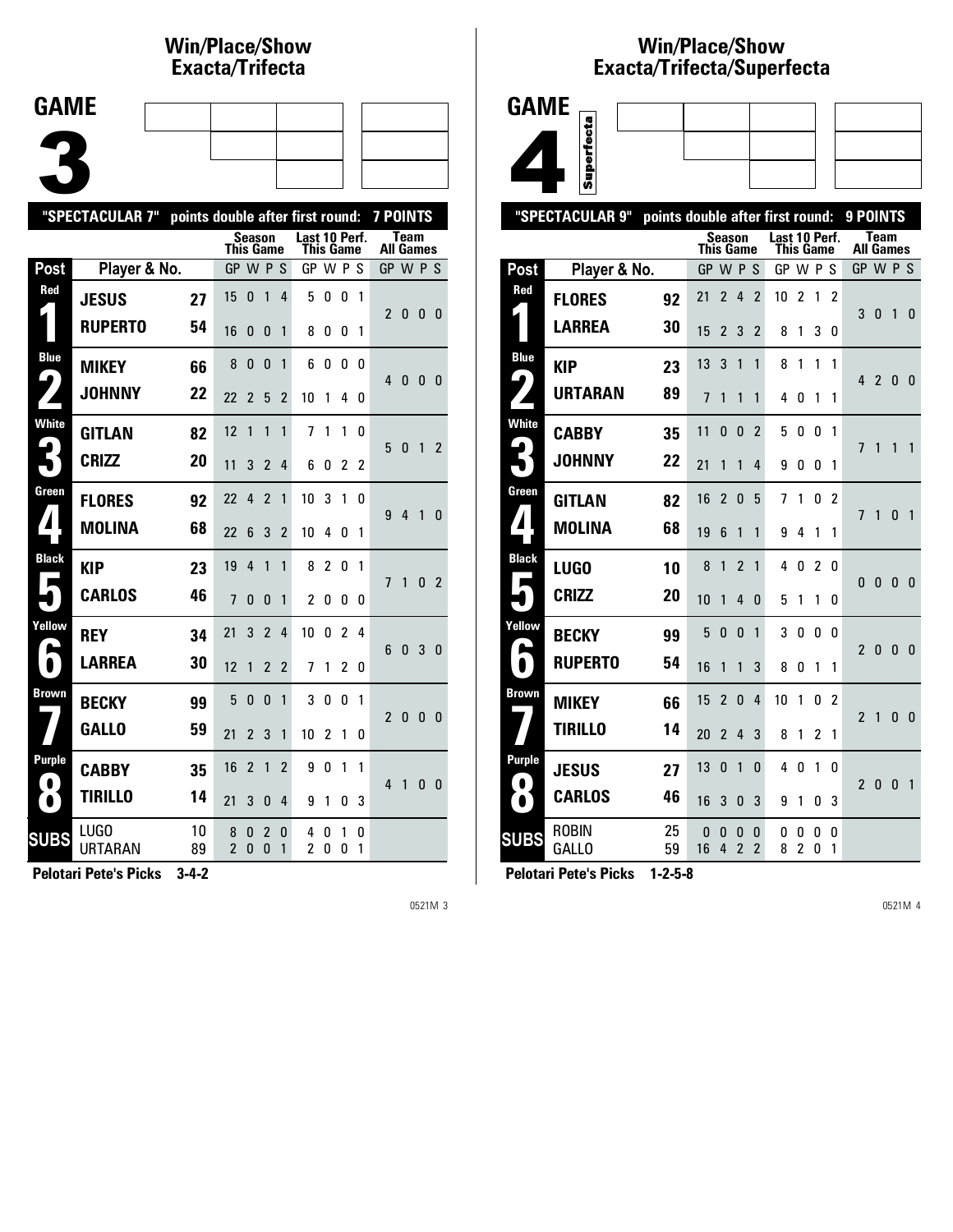## **Win/Place/Show Exacta/Tri fecta**

| <b>GAME</b> |  |  |  |
|-------------|--|--|--|
|             |  |  |  |
|             |  |  |  |
|             |  |  |  |
|             |  |  |  |
|             |  |  |  |
|             |  |  |  |
|             |  |  |  |
|             |  |  |  |

|                            | "SPECTACULAR 7"<br><b>7 POINTS</b><br>points double after first round: |          |                  |                |                     |                |                            |                |        |        |                  |              |              |                |
|----------------------------|------------------------------------------------------------------------|----------|------------------|----------------|---------------------|----------------|----------------------------|----------------|--------|--------|------------------|--------------|--------------|----------------|
|                            |                                                                        |          | <b>This Game</b> | Season         |                     |                | Last 10 Perf.<br>This Game |                |        |        | <b>All Games</b> | <b>Team</b>  |              |                |
| Post                       | Player & No.                                                           |          | GP W P S         |                |                     |                | GP W P S                   |                |        |        | GP W P S         |              |              |                |
| Red                        | <b>GITLAN</b>                                                          | 82       | 16               | $\overline{c}$ | 0                   | 1              | 6                          | 0              | 0      | 1      | 4                |              |              |                |
|                            | <b>LARREA</b>                                                          | 30       | 16               | 0              | 1                   | 2              | 6                          | 0              | 1      | 0      |                  | 1            | 0            | - 0            |
| <b>Blue</b><br>9           | <b>ROBIN</b>                                                           | 25       | 4                | $\mathbf{0}$   | $\mathbf{0}$        | $\overline{2}$ | $\overline{c}$             | 0              | 0      | 1      | 0                | 0            | $\mathbf{0}$ | - 0            |
|                            | <b>CRIZZ</b>                                                           | 20       | 10               | 1              | 4                   | 2              | 4                          | 0              | 2      | 1      |                  |              |              |                |
| <b>White</b>               | T0T0                                                                   | 38       | 22               | 6              | $\overline{c}$      | 3              | 10                         | $\overline{c}$ | 0      | 1      | 0                | $\bf{0}$     | $\mathbf{0}$ | - 0            |
|                            | <b>RUPERTO</b>                                                         | 54       | 13               | 1              | $\mathbf{1}$        | 0              | 7                          | 1              | 1      | 0      |                  |              |              |                |
| Green                      | <b>REY</b>                                                             | 34       | 14               | 1              | 3                   | $\Omega$       | 6                          | 0              | 3      | 0      | 4                | $\mathbf{0}$ | $\mathbf{0}$ | $\overline{1}$ |
| $\mathbf{1}$               | <b>URTARAN</b>                                                         | 89       | 21               | 0              | 6                   | 4              | 10                         | 0              | 3      | 2      |                  |              |              |                |
| <b>Black</b>               | <b>BECKY</b>                                                           | 99       | 5                | 0              | $\Omega$            | $\Omega$       | 3                          | 0              | 0      | 0      | 1                | $\mathbf{0}$ | $\mathbf{0}$ | 0              |
|                            | <b>MANUEL</b>                                                          | 60       | 20               | 5              | 3                   | 3              | 10                         | 2              | 1      | 2      |                  |              |              |                |
| Yellow<br>٠                | <b>FLORES</b>                                                          | 92       | 12               | 0              | 3                   | 1              | 7                          | 0              | 1      | 1      | 8                | $\bf{0}$     | 1            | $\mathbf{0}$   |
| $\bullet$                  | <b>TIRILLO</b>                                                         | 14       | 11               | 1              | $\Omega$            | 1              | 6                          | 1              | 0      | 1      |                  |              |              |                |
| <b>Brown</b>               | <b>FRANK</b>                                                           | 15       | 7                | $\Omega$       | $\mathbf{1}$        | $\Omega$       | 5                          | 0              | 1      | 0      | $\overline{2}$   | $\mathbf{0}$ | $\mathbf{1}$ | $\mathbf{1}$   |
|                            | <b>JOHNNY</b>                                                          | 22       | 9                | $\overline{2}$ | $\Omega$            | $\overline{2}$ | 6                          | $\overline{c}$ | 0      | 1      |                  |              |              |                |
| <b>Purple</b><br>$\bullet$ | <b>LUGO</b>                                                            | 10       | 4                | 3              | $\mathbf{1}$        | 0              | 3                          | $\overline{c}$ | 1      | 0      | $\overline{2}$   | $\bf{0}$     | $\mathbf{0}$ | $\overline{1}$ |
| $\bullet$                  | <b>GALLO</b>                                                           | 59       | 17               | 3              | 1                   | 3              | 9                          | 1              | 0      | 2      |                  |              |              |                |
| <b>SUBS</b>                | <b>JESUS</b><br>CARLOS                                                 | 27<br>46 | 9<br>11          | 0<br>1         | 1<br>$\overline{2}$ | 0<br>1         | 3<br>5                     | 0<br>0         | 0<br>1 | 0<br>1 |                  |              |              |                |

**Pelotari Pete's Picks 1-5-3**

0521M 5

#### **Win/Place/Show Exacta/Tri fecta**

| GAME |
|------|
|------|



|                            | "SPECTACULAR 7"<br>points double after first round: |          |                  |                |                               |                |                |           |                |                | <b>7 POINTS</b>          |                                 |              |              |
|----------------------------|-----------------------------------------------------|----------|------------------|----------------|-------------------------------|----------------|----------------|-----------|----------------|----------------|--------------------------|---------------------------------|--------------|--------------|
|                            |                                                     |          | <b>This Game</b> | Season         |                               |                | Last 10 Perf.  | This Game |                |                |                          | <b>Team</b><br><b>All Games</b> |              |              |
| Post                       | Player & No.                                        |          | GP               | <b>WPS</b>     |                               |                | GP W P S       |           |                |                |                          | GP W P S                        |              |              |
| Red                        | <b>FLORES</b>                                       | 92       | 17               | 4              | 4                             | 3              | 9              | 1         | 1              | $\overline{2}$ |                          |                                 |              |              |
|                            | <b>CARLOS</b>                                       | 46       | 20               | 1              | 4                             | 3              | 10             | 1         | 1              | 1              | 3                        | $\mathbf{0}$                    | 1            | $\mathbf{0}$ |
| <b>Blue</b>                | <b>KIP</b>                                          | 23       | 16               | $\overline{2}$ | 1                             | $\overline{2}$ | 8              | 1         | 0              | $\mathfrak z$  |                          |                                 |              |              |
| 4                          | <b>CRIZZ</b>                                        | 20       | 13               | 2              | 2                             | 1              | 6              | 1         | 2              | 0              | 7                        | $\mathbf{0}$                    | 1            | 1            |
| <b>White</b><br>ها         | <b>REY</b>                                          | 34       | 8                | 1              | $\overline{2}$                | $\mathbf{0}$   | 4              | 0         | 1              | 0              |                          |                                 |              |              |
|                            | TIRILLO                                             | 14       | 8                | 1              | 1                             | 1              | 5              | 0         | 0              | 1              | 6                        | 1                               | 1            | 1            |
| Green                      | <b>MIKEY</b>                                        | 66       | 14               | $\Omega$       | 1                             | $\Omega$       | 8              | 0         | 0              | 0              | $\overline{2}$           | $\mathbf{0}$                    | 0            | $\mathbf{0}$ |
| 7                          | <b>MOLINA</b>                                       | 68       | 8                | 0              | 2                             | $\overline{2}$ | 5              | 0         | 1              | 1              |                          |                                 |              |              |
| <b>Black</b><br>Е          | <b>FRANK</b>                                        | 15       | 8                | $\Omega$       | $\overline{\phantom{a}}$      | 1              | 6              | 0         | 2              | 1              | $\mathbf{1}$             | $\mathbf{0}$                    | $\mathbf{0}$ | $\mathbf{0}$ |
|                            | <b>GALLO</b>                                        | 59       | 18               | 0              | 3                             | $\overline{2}$ | 7              | 0         | 2              | 1              |                          |                                 |              |              |
| Yellow                     | <b>LUGO</b>                                         | 10       | 6                | 1              | 2                             | $\Omega$       | 3              | 1         | 1              | 0              | 4                        | 3                               | $\mathbf{1}$ | $\mathbf{0}$ |
|                            | <b>MANUEL</b>                                       | 60       | 22               | 9              | $\overline{2}$                | 1              | 10             | 3         | 1              | 1              |                          |                                 |              |              |
| Brown                      | T0T0                                                | 38       | 22 10            |                | 3                             | 3              | 10             | 6         | $\overline{2}$ | 1              | $\overline{2}$           | $\overline{2}$                  | 0            | 0            |
|                            | <b>JOHNNY</b>                                       | 22       | 20               | $\overline{2}$ | 3                             | 1              | 10             | 0         | 2              | 1              |                          |                                 |              |              |
| <b>Purple</b><br>$\bullet$ | <b>ROBIN</b>                                        | 25       | 4                | $\mathbf{0}$   | 1                             | 1              | $\overline{2}$ | 0         | 0              | 1              | $\overline{\phantom{a}}$ |                                 | $\Omega$     | $\mathbf{0}$ |
| $\bullet$                  | <b>URTARAN</b>                                      | 89       | 22               | 5              | 1                             | 1              | 10             | 4         | 0              | 0              |                          | 0                               |              |              |
| <b>SUBS</b>                | BECKY<br>LARREA                                     | 99<br>30 | 0<br>20          | 0<br>0         | 0<br>$\overline{\mathcal{C}}$ | 0<br>1         | 0<br>9         | O<br>0    | 0<br>1         | 0<br>1         |                          |                                 |              |              |
|                            |                                                     |          |                  |                |                               |                |                |           |                |                |                          |                                 |              |              |

**Pelotari Pete's Picks 8-6-4**